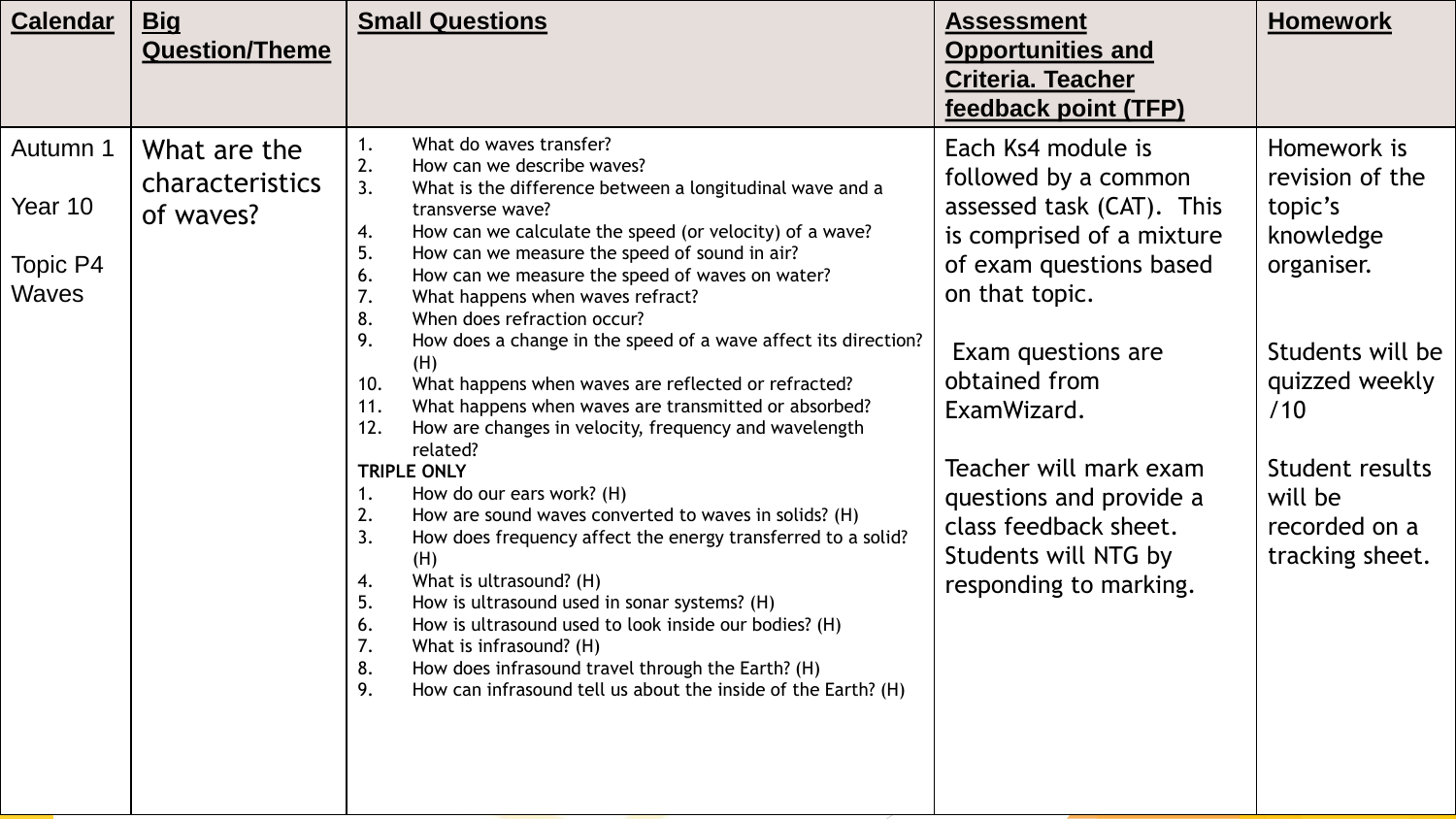| <b>Calendar</b>                          | <u>Big</u><br><b>Question/Theme</b>                     | <b>Small Questions</b>                                                                                                                                                                                                                                                                                                                                                                                                                                                                                                                                                                                                                                                                                                                                                                                                                                                                                                                                                                                                                                                                                                                                                                                                                                                                                                                                                                                                                                                                                                                                                                                                                                                                                                                                                                                                                                                     | <b>Assessment</b><br><b>Opportunities and</b><br><b>Criteria. Teacher</b><br>feedback point (TFP)                                                                                                                                                                                                                                       | <b>Homework</b>                                                                                                                                                                     |
|------------------------------------------|---------------------------------------------------------|----------------------------------------------------------------------------------------------------------------------------------------------------------------------------------------------------------------------------------------------------------------------------------------------------------------------------------------------------------------------------------------------------------------------------------------------------------------------------------------------------------------------------------------------------------------------------------------------------------------------------------------------------------------------------------------------------------------------------------------------------------------------------------------------------------------------------------------------------------------------------------------------------------------------------------------------------------------------------------------------------------------------------------------------------------------------------------------------------------------------------------------------------------------------------------------------------------------------------------------------------------------------------------------------------------------------------------------------------------------------------------------------------------------------------------------------------------------------------------------------------------------------------------------------------------------------------------------------------------------------------------------------------------------------------------------------------------------------------------------------------------------------------------------------------------------------------------------------------------------------------|-----------------------------------------------------------------------------------------------------------------------------------------------------------------------------------------------------------------------------------------------------------------------------------------------------------------------------------------|-------------------------------------------------------------------------------------------------------------------------------------------------------------------------------------|
| Autumn 1<br>Year 10<br>Topic P5<br>Waves | How do EM<br>waves behave,<br>and how are<br>they used? | <b>TRIPLE ONLY</b><br>How can you use ray diagrams to show reflection and refraction?<br>1.<br>2.<br>What is the law of reflection?<br>3.<br>What is total internal reflection?<br>4.<br>What are specular and diffuse reflection?<br>5.<br>Why do surfaces have different colours?<br>6.<br>How do filters make coloured light?<br>7.<br>What factors affect the power of a lens?<br>8.<br>How do different shaped lenses refract light?<br>9.<br>How do lenses produce real and virtual images?<br>10.<br>What factors affect the power of a lens?<br>11.<br>How do different shaped lenses refract light?<br>12.<br>How do lenses produce real and virtual images?<br><b>COMBINED AND TRIPLE</b><br>What are some examples of electromagnetic waves?<br>1.<br>What do all electromagnetic waves have in common?<br>2.<br>3.<br>Which electromagnetic waves can our eyes detect?<br>What are the main groupings of waves in the electromagnetic spectrum?<br>4.<br>5.<br>What characteristics of electromagnetic waves are used to group them?<br>6.<br>What are some of the differences in the behaviour of waves in different<br>parts of the electromagnetic spectrum? (H)<br>What are some uses of radio waves, microwaves and infrared?<br>7.<br>8.<br>How are radio waves produced and detected? (H)<br>9.<br>How do different substances affect radio waves, microwaves and infrared?<br>(H)<br>10.<br>How does the radiation emitted by a body depend on its temperature?<br>11.<br>How does the temperature of a body depend on the amount of power it<br>absorbs and radiates? (H)<br>How is the temperature of the Earth affected by different factors? (H)<br>12.<br>13.<br>What are some uses of ultraviolet waves?<br>What are some uses of X-rays and gamma rays?<br>14.<br>15.<br>How do different substances affect ultraviolet, X-rays and gamma rays? | Each Ks4 module is<br>followed by a common<br>assessed task (CAT). This<br>is comprised of a mixture<br>of exam questions based<br>on that topic.<br>Exam questions are<br>obtained from<br>ExamWizard.<br>Teacher will mark exam<br>questions and provide a<br>class feedback sheet.<br>Students will NTG by<br>responding to marking. | Homework is<br>revision of the<br>topic's<br>knowledge<br>organiser.<br>Students will be<br>quizzed weekly<br>/10<br>Student results<br>will be<br>recorded on a<br>tracking sheet. |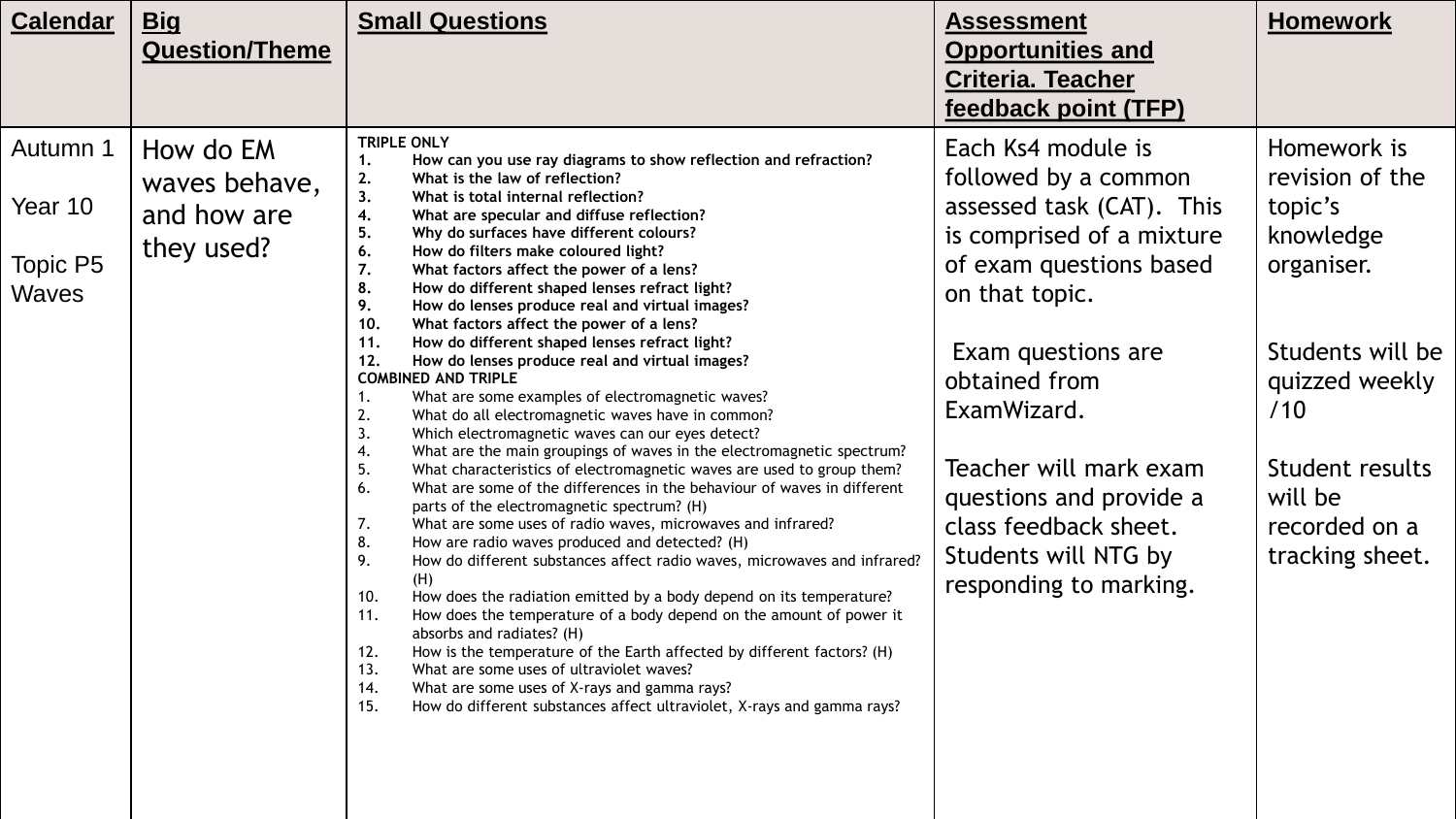| <b>Calendar</b>                                                                                       | <b>Big</b><br><b>Question/Theme</b>                                                                                                                                                                                                                             | <b>Small Questions</b>                                                                                                                                                                                                                                                                                                                                                                                                                                                                                                                                                                                                                                                                                                                                                                                                                                                                                                                                                                                                                                                                                                                                                                                                                                                                                                                                                                                                                                                                                                                                                                                                                                                                                                                                                                            | <b>Assessment</b><br><b>Opportunities and</b><br><b>Criteria. Teacher</b><br>feedback point (TFP)                                                                                                                                                                                                                                       | <b>Homework</b>                                                                                                                                                                     |
|-------------------------------------------------------------------------------------------------------|-----------------------------------------------------------------------------------------------------------------------------------------------------------------------------------------------------------------------------------------------------------------|---------------------------------------------------------------------------------------------------------------------------------------------------------------------------------------------------------------------------------------------------------------------------------------------------------------------------------------------------------------------------------------------------------------------------------------------------------------------------------------------------------------------------------------------------------------------------------------------------------------------------------------------------------------------------------------------------------------------------------------------------------------------------------------------------------------------------------------------------------------------------------------------------------------------------------------------------------------------------------------------------------------------------------------------------------------------------------------------------------------------------------------------------------------------------------------------------------------------------------------------------------------------------------------------------------------------------------------------------------------------------------------------------------------------------------------------------------------------------------------------------------------------------------------------------------------------------------------------------------------------------------------------------------------------------------------------------------------------------------------------------------------------------------------------------|-----------------------------------------------------------------------------------------------------------------------------------------------------------------------------------------------------------------------------------------------------------------------------------------------------------------------------------------|-------------------------------------------------------------------------------------------------------------------------------------------------------------------------------------|
| Autumn 1<br>Year 10<br>Topic B4<br><b>Natural</b><br>Selectio<br>n and<br>Genetic<br>Modifica<br>tion | How has the<br>theory of<br>evolution<br>developed?<br>What are the<br>benefits and<br>risks of<br>selective<br>breeding and<br>genetic<br>engineering?<br>Why are tissue<br>culture, GMOs,<br>fertilisers and<br>biological<br>control used in<br>agriculture? | 1) What is evolution?<br>2) How do fossils, stone tools and genetic analysis provide evidence for evolution?<br>3) What is natural selection and how has it lead to evolution?<br>4) How did Darwin and Wallace come up with the idea of natural selection?<br>5) How does antibiotic resistance in bacteria provide evidence to support Darwin's<br>theory?<br>6) How are organisms classified as five kingdoms?<br>7) How has genetic analysis changed our understanding of evolution?<br>8) How are organisms classified as three domains?<br>9) How are organisms classified as five kingdoms?<br>10) How has genetic analysis changed our understanding of evolution?<br>11) How are organisms classified as three domains?<br>12) What is the difference between breeds and varieties?<br>13) How is selective breeding carried out?<br>14) What are the benefits and risks of selective breeding?<br>15) How AND why do we genetically engineer organisms?<br>16) What are the benefits and risks of genetic engineering?<br><b>TRIPLE ONLY</b><br>1) What has been the impact of evolution by natural selection on modern<br><b>Biology?</b><br>2) How does evidence in changes in vertebrate limbs support evolution by<br>natural selection?<br>3) What is tissue culture and how is it carried out?<br>4) What are the advantages of using tissue culture in medical research and<br>plant breeding?<br>5) How can crop plants be modified to make them resistant to insects?<br>6) What are the advantages and disadvantages of producing GM organisms?<br>7) What is the difference between biological and chemical control?<br>8) What are the advantages and disadvantages of using chemical control?<br>9) What are the advantages and disadvantages of using biological control? | Each Ks4 module is<br>followed by a common<br>assessed task (CAT). This<br>is comprised of a mixture<br>of exam questions based<br>on that topic.<br>Exam questions are<br>obtained from<br>ExamWizard.<br>Teacher will mark exam<br>questions and provide a<br>class feedback sheet.<br>Students will NTG by<br>responding to marking. | Homework is<br>revision of the<br>topic's<br>knowledge<br>organiser.<br>Students will be<br>quizzed weekly<br>/10<br>Student results<br>will be<br>recorded on a<br>tracking sheet. |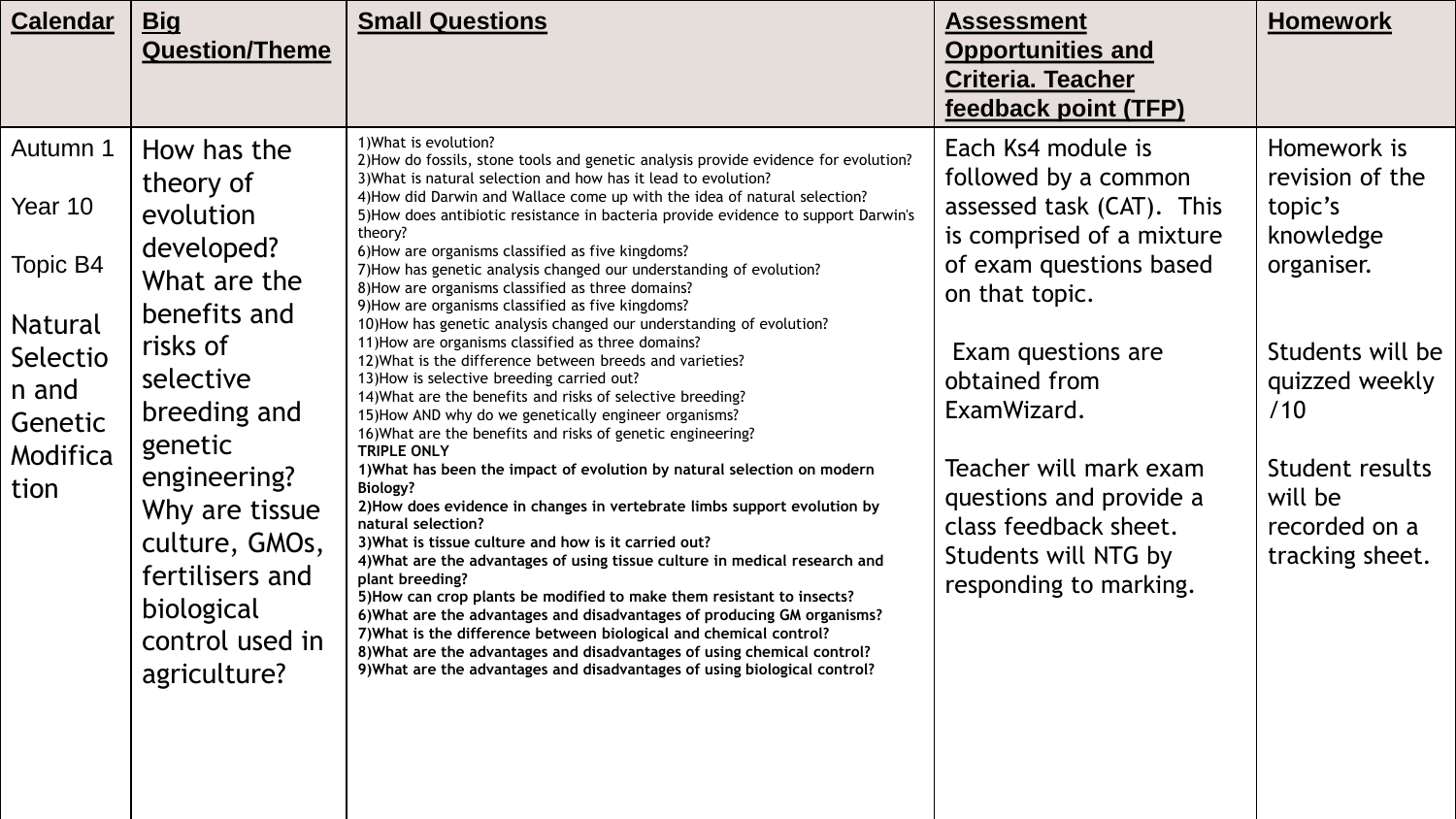| <b>Calendar</b>                                                                        | <u>Big</u><br><b>Question/Theme</b> | <b>Small Questions</b>                                                                                                                                                                                                                                                                                                                                                                                                                                                                                                                                                                                                                                                                                                                                                                                                                                                                                                                                                                                                                                                                                                                                                                                                                                                                                                                                                                                                                                                                                                                                                                 | <b>Assessment</b><br><b>Opportunities and</b><br><b>Criteria. Teacher</b><br>feedback point (TFP)                                                                                                    | <b>Homework</b>                                                                                             |
|----------------------------------------------------------------------------------------|-------------------------------------|----------------------------------------------------------------------------------------------------------------------------------------------------------------------------------------------------------------------------------------------------------------------------------------------------------------------------------------------------------------------------------------------------------------------------------------------------------------------------------------------------------------------------------------------------------------------------------------------------------------------------------------------------------------------------------------------------------------------------------------------------------------------------------------------------------------------------------------------------------------------------------------------------------------------------------------------------------------------------------------------------------------------------------------------------------------------------------------------------------------------------------------------------------------------------------------------------------------------------------------------------------------------------------------------------------------------------------------------------------------------------------------------------------------------------------------------------------------------------------------------------------------------------------------------------------------------------------------|------------------------------------------------------------------------------------------------------------------------------------------------------------------------------------------------------|-------------------------------------------------------------------------------------------------------------|
| Autumn 1                                                                               | What can                            | 1) What is health?<br>2) What is the difference between a communicable and non-communicable disease?                                                                                                                                                                                                                                                                                                                                                                                                                                                                                                                                                                                                                                                                                                                                                                                                                                                                                                                                                                                                                                                                                                                                                                                                                                                                                                                                                                                                                                                                                   | Each Ks4 module is                                                                                                                                                                                   | Homework is                                                                                                 |
| Year 10                                                                                | impact health?                      | 3) Why can having one disease increase the chance of getting another?<br>4) What do non-communicable diseases have in common?<br>5) How can diet affect malnutrition?<br>6) Why does alcohol cause problems for people and for society?<br>7) What is obesity?<br>8) How do you calculate BMI?<br>9) What does waist to hip ratio tell you?<br>10) What is cardiovascular disease?<br>11) What effect do smoking and obesity have on the risk of developing CVD?                                                                                                                                                                                                                                                                                                                                                                                                                                                                                                                                                                                                                                                                                                                                                                                                                                                                                                                                                                                                                                                                                                                       | followed by a common<br>assessed task (CAT). This<br>is comprised of a mixture<br>of exam questions based                                                                                            | revision of the<br>topic's<br>knowledge<br>organiser.                                                       |
| Topic B5                                                                               |                                     |                                                                                                                                                                                                                                                                                                                                                                                                                                                                                                                                                                                                                                                                                                                                                                                                                                                                                                                                                                                                                                                                                                                                                                                                                                                                                                                                                                                                                                                                                                                                                                                        |                                                                                                                                                                                                      |                                                                                                             |
| Health,<br><b>Disease</b><br>and the<br>Develop<br>ment of<br>Medicine<br>$\mathsf{S}$ |                                     | 12) What are the range of treatments for CVD?<br>13) What are pathogens?<br>14) Which pathogens cause some common infections?<br>15) What are the symptoms of some common infections?<br>16) How can pathogens spread?<br>17) How can the spread of pathogens be reduced or prevented?<br>18) How do physical and chemical barriers of the body protect against infection?<br>19) How can you spread of sexually transmitted infection be reduced or prevented?<br>20) What is the function of the immune system?<br>21) What is the difference between a phagocyte and lymphocyte?<br>22) How does the immune system attack a pathogen?<br>23) How does immunisation protect the body from disease?<br><b>TRIPLE ONLY</b><br>1) What is a virus?<br>2) What happens in the lytic and lysogenic pathways of a virus' life cycle?<br>3) How can we compare the effects of viruses?<br>4) How do plants protect themselves using physical barriers and chemical substances?<br>5) How do we use some of the substances plants make to protect themselves?<br>6) Why is aseptic technique important when testing the activity of plant substances on bacteria?<br>7) How does observing visible symptoms help in the identification of a plant disease?<br>8) How do distribution analysis and diagnostic testing help in the identification of a plant disease?<br>9) How are medicines developed?<br>10) What are antibiotics and why are they useful?<br>11) What are monoclonal antibodies?<br>12) How are monoclonal antibodies produced?<br>13) How are monoclonal antibodies used? | on that topic.<br>Exam questions are<br>obtained from<br>ExamWizard.<br>Teacher will mark exam<br>questions and provide a<br>class feedback sheet.<br>Students will NTG by<br>responding to marking. | Students will be<br>quizzed weekly<br>/10<br>Student results<br>will be<br>recorded on a<br>tracking sheet. |